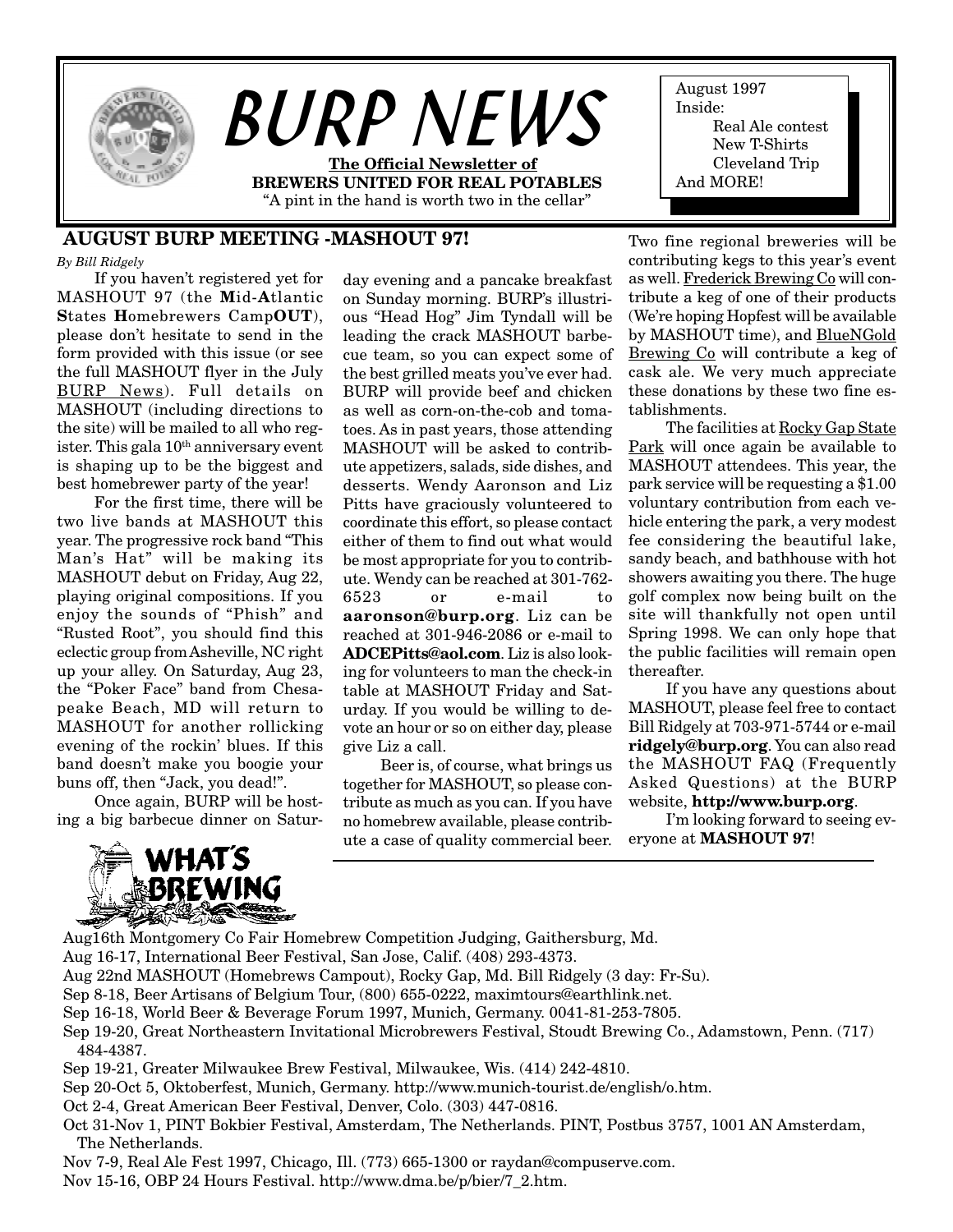

*BURP members Boarding for the award ceremonies cruise. Photo By Arlene Adams*

# **BURP Invades Cleveland.**

*By Junius Adams*

*<AdamsJ@gwgate.nhlbi.nih.gov>*

The ever resourceful BURP members utilized several modes of transportation to attend the Annual American Homebrewers Association meting in Cleveland including airplane, car, truck, and the BURP Rock 'n' Roll Party van named Elvis. Needless to say, the latter conveyance provided the most entertainment. Regardless of how we got there, however, BURP was well represented: Tom and Colleen Cannon, Bill and Christie Newman, Jim and Linda Rorick, Jay and Arlene Adams, Andy Anderson, Keith Chamberlin, Laura Whitestine, Mark Stevens, Scott Bickham, Pat and Janet Crowe, John Esparlini, and new member Al Folsom. The BURP members as well a few selected individuals from other clubs had a serious meeting at Great Lakes Brewing Company and all were impressed with the Edmund Fitzgerald Porter and the Burning River Pale Ale. After many threats from the van lady who drove the complimentary van between the hotel and Great Lakes, the group retreated to the hotel at about midnight. More serious discussion continued in our Fearless Leader's room until the wee hours of the morning.

The meeting began for most of us by judging all day on Thursday. The judging was followed by the Reception. The extremely successful BURP hos-

tion for the beer that lay ahead. The formal reception ended with three keynote addresses by Michael Jackson, Mark Dorber (head cellarman at the White Horse Pub in London), and Jan van Schaik (a homebrewer and renaissance man from the Netherlands). All of the talks were informative. Of particular note was that Jan had a quiz on Benelux proverbs at the end of his talk. Members of the audience received points for correct answers. Most members received from 1 to 3 points, but Janet Crowe got six points for a single answer! I feel certain that Jan wouldn't allow his award system to be influenced by her pulchritude, but she did come home with the booty, ..er.. prize, that's it, prize.

After the keynote address, the meeting essentially adjourned to the BURP hospitality suite. The beers on tap included Pilsner Fuquell, Old TabAss Ale, Wet Willy Weizen, Deck Ops 2020 Bitter, Bog Myrtle Wit, and Elvis Dunkelweizen. It was clear to everyone at the meeting that the BURP hospitality suite was the best part of the meeting. The suite had last call about 3:30 am on Friday. The hotel security and our Fearless Leader had several in depth discussions about the propriety of the activities in the suite, but the suite was never shut down. Everyone who visited the suite was convinced that BURP had the best beer and the best beer club. Perhaps the most interesting patron of the suite **See Cleveland Page 3.**

#### **Cannon Fodder** *By Tom Cannon, Fearless Leader*

Crabs. Big Crabs. Lots of Big Crabs. And sitting in John Esparolini's shady back



yard, chowing down on some seriously good crabs, was a great way to spend a hot Saturday July day. Thanks to John for the use of his yard for the BURP meeting, and thanks to Bill Ridgely for crab procurement and Dave Pyle and Ralph Bucca for picking up and returning the rental tables and chairs. It's hard work like this that makes the monthly meetings seem almost effortless by those who show up at 1:00 to start drinking and partying (and in this case, to start munching crabs).

We have been unfortunate to have lost a few BURP members to relocation in the past few months. Dave Fothergill was able to attend the crab feast, but is moving to New England. Bill Shirley has gone back to Texas but promises to stop by BURP meetings when in town (including Mashout). Finally, and saddest, Scott and Annie Bickham have left the area and moved to New Mexico. Scott was only a BURP member for a few years, but as Spirit of Belgium II organizer and a lead in our BJCP study course last fall, Scott made a difference in the club. All will be missed.

August is MASHOUT month. If you haven't been up to Popenoe Mountain for the this campout/drink-a-thon under the stars, believe me, it is worth experiencing. I've been the last two years, and plan on making it again this year, and I hate camping. It is that much fun. This year should feature the usual Friday night - well into Saturday morning party sponsored by Dave and Becky Pyle, Saturday Biking, Spe-

#### **See Fodder Page 3.**

was the new AHA administrator, Brian Rizac. The AHA's hospitality suite only had one keg and was thick with cigar smoke. Brian actually spent more time in our suite than in his.

On Friday, there was a plenary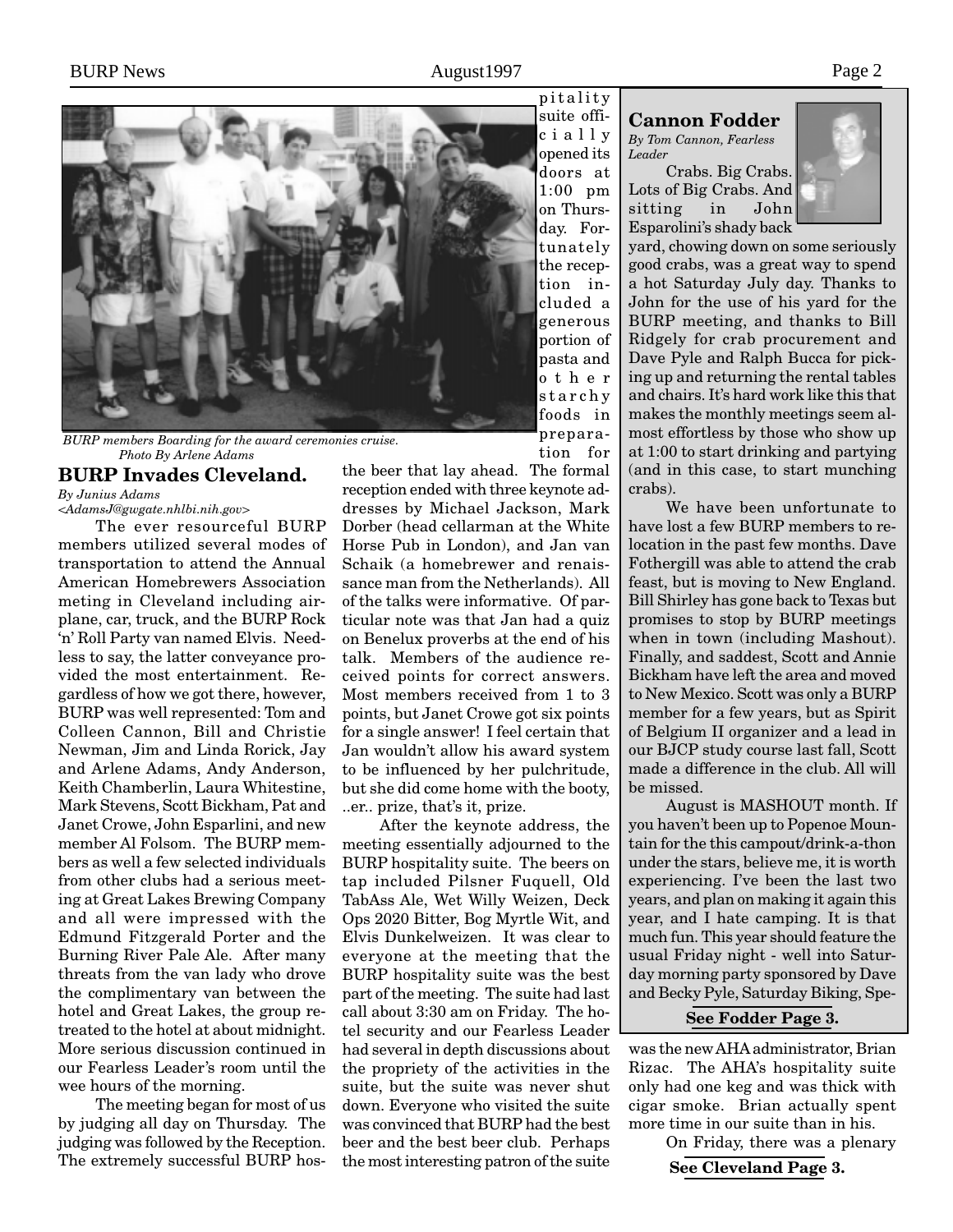#### **Cleveland From Page 2.**

session where Charlie Papazian talked about his philosophy of brewing. After the plenary, there were several breakout sessions. The tasting session was excellent and had a good "Dr. Beer" assortment. Many BURPers blew off the Friday morning sessions in favor of a visit to the Rock and Roll Hall of Fame, which was only a few blocks from our hotel. The meeting was compressed from 3.5 to 2.5 days, which made life fairly hectic. In addition the new administration at AHA was not as familiar with meeting procedures as were their predecessors; so the meeting did not run quite as smoothly as in past years. This inefficiency was particularly evident in the registration lines, which were long and moved slowly. Even if one preregistered, all of the packets were made up on site. After lunch, the advanced yeast workshop provided a hands on demonstration of selecting a clone from a plate and making both liquid and slant cultures. The advanced hop session was taught by Ralph Olson from Hop Union and was very informative. Samples of hop cologne were handed out at the end. Unfortunately, these samples did not provide the results that Ralph promised, at least for me. I'm sure it works for Dave Pile.

The cruise and award ceremonies were held on Friday night. Fortunately for BURP, Alan Folsom recently joined, because he took home the only medal from our contingency, a bronze in the English and Scottish Strong Ales category. Bill Newman was quite impressed with the band, whose rendition of "Margaritaville" was about as close to Jimmy Buffet's version as a Budweiser is to Bigfoot. After the cruise, the BURP group continued its never ending search for the perfect beer.

On Saturday, there was an open forum with the AHA in the early morning. I don't know anybody who attended. There were again breakout sessions on Friday. Jeff Wilson gave a workshop on making beer "gadgets" and actually constructed a counterflow wort chiller, an in line thermometer well, and a counter pressure bottle filler from parts that he had obtained

in a Cleveland hardware store the day before. Ray Daniels' session on old ales was also well attended and was thought to be very informative. Saturday afternoon was the exposition, which was not as impressive as it was in Baltimore, but still provided a number of products that evoked drool from many of the participants. I was particularly impressed with Sabco's Brew Magic (a mere \$4K for the deluxe version) and their fermenter. The fermenter was new and consisted essentially of a Corny top welded to a half barrel keg. There was an adjustable pressure release, a mechanism for removing the yeast and trub, and other bells and whistles. At \$300, I was definitely tempted. Another plus of the exposition was a set of kegs for a self guided Dr. Beer course. Briess had a lot of nice giveaways including the orange carboy tops with two ports.

Saturday night signaled the onset of more serious searching for the perfect beer. Great Lakes Brewing Company was revisited. BURP members adopted a van driver named Clarence who would let us off at a brew pub and come to pick us up in an hour. We also visited the Firehouse Brew Pub, Rock Bottom, Diamond Back, and Crooked River. The Firehouse was reputed to have the best Berlinerweisse in the US, but we all felt that it lacked the biting lactic sourness that characterizes the style. Their other offerings were quite good, however. Crooked River represented a real beer lover's pub. The pub consisted of two tables and a small bar with the rest of the space devoted to brewing equipment.

On Sunday, Ray Daniels had a recipe formulation class that was attended by Jim and Linda Rorick and me. The class was quite good, and there were many lively discussions. Leaving the meeting, I was in the elevator with several individuals from different parts of the country. One of them looked at my badge and asked if I was with BURP. When I replied affirmatively, the whole elevator responded by screaming, "BURP rules!" I guess the hospitality suite was more successful than any of us ever imagined.

lunking, Train Riding, swimming, and drinking culminating in the grand cook out with more food than you can imagine followed by live music and dancing, and finally the big pancake breakfast Sunday morning. And there is lots I've left out (mostly organized by camp activity director Bill Newman). This is really too much fun to miss, so I'm counting on seeing the usual BURP contingent there plus more than a few first timers.

And by the way, 15 BURPers made it back from the AHA Conference in Cleveland last month. Check out Jay Adam's account of the festivities elsewhere in this newsletter, but we had lots of fun. Sorry to say BURP didn't win any medals in the second round, but I have to think we were close on our 8 beers and different judges or slightly better beer could have made quite a bit of difference. Placing in the AHA competitions, including the club only competitions provides points for the Homebrew Club of the Year award. This is a prestigious award and I'd like to see BURP in contention every year. BURP will continue to match our club competition schedule with the AHA schedule, and we will again pay to ship beer to the AHA first and second rounds next year. Think seriously about entering next year, and maybe we can come home with the Homebrew Club of the Year trophy at next years conference. The AHA conference next year is in Portland in conjunction with the Oregon Brewers Festival, and some of us are already planning on going.

All for now. See you at MASHOUT.

### **New Members**

*By Bill Ridgely, Membeership Coodinator.*

Welcome this month to Bruce Bennett & Nancy Cosier from Nokesville, Joshua Bourdrez & Elizabeth Kliks from Arlington, Mary Denison from the District, Gesche & Wyatt Hoag from Burke, Bob Kepler & Nona Phelps from Fairfax, Terri McEuen & Nick Steidl from Mason Neck, and Steve & Sally Portch from Lake Ridge.

Hope to see you all at upcoming meetings!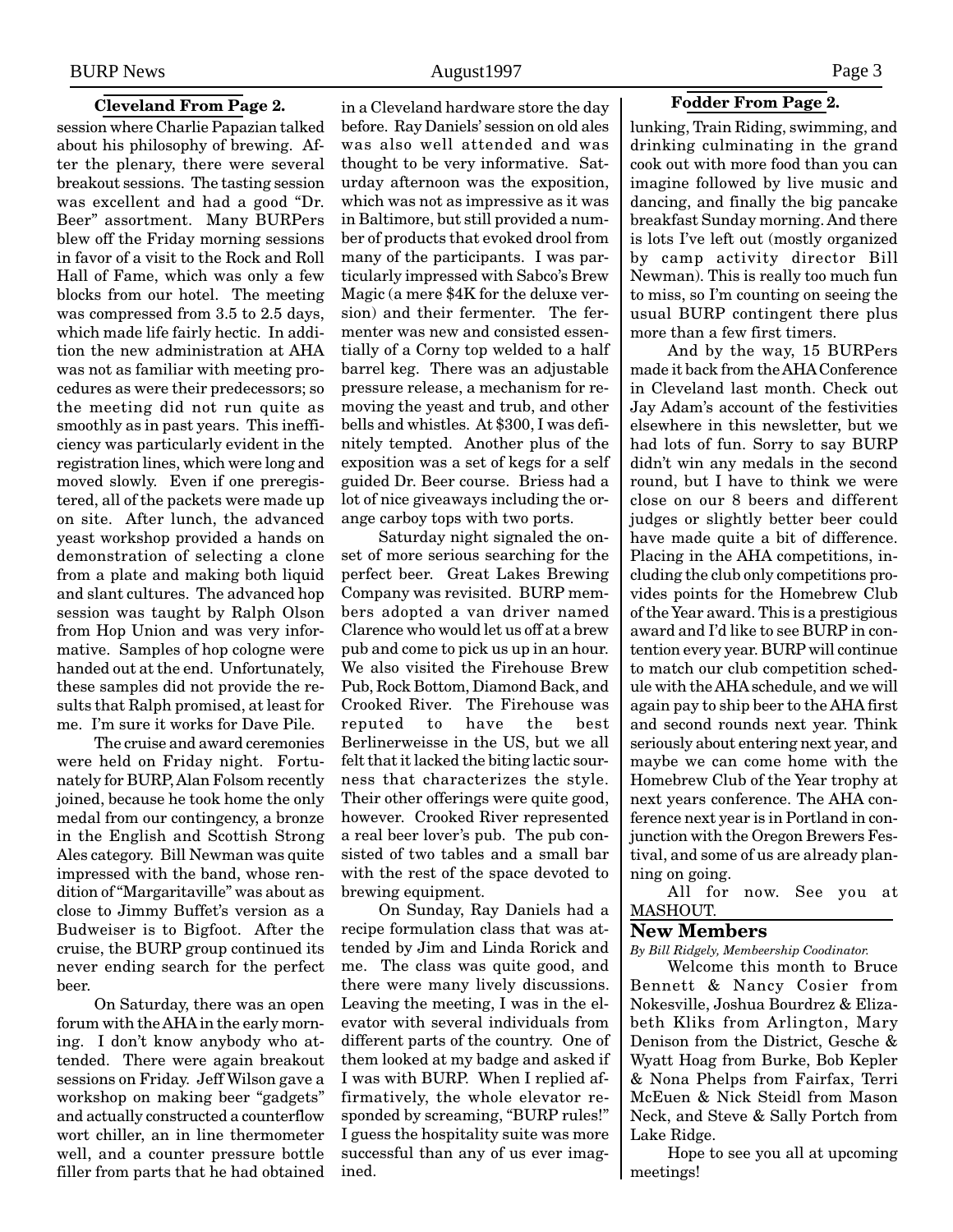#### **Brewing the September Competition Style: Vienna** *By Mark Stevens, Minister of Culture*

The club competition for Septem-

ber will be Vienna/Maerzen/ Oktoberfest beers. Most beers that are

described as "amber lagers" fall into this category. A toasty, nutty malt flavor is desirable in these beers, with Vienna beers somewhat sweeter beers.

The Vienna style originated in 1841 and was developed by Anton Dreher in Austria, although today, the style is seldom found in the area where it was originally made famous. The beer is malty, with a toasty, nutlike flavor that comes from Vienna malt, which

also gives the beer its reddish color. The beer is well-attenuated and will have a dry finish. Hops are noble hops, and are used at fairly low levels (18 to 30 IBUs). No yeast by-product flavors are appropriate for this style beer (nor for almost any lager). Vienna is a normal-gravity beer with an original gravity of about 1.046 to 1.052.

The German Oktoberfest and Maerzen style beers are adapted from the Vienna style by Gabriel Sedelmayr of the Spaten Brewery, but the German variations have a bit more malt with more sweetness than their Austrian cousins. Hops are noble type, and again, are fairly low, being used to

typically be made up of mostly pilsner malt or 2-row pale malt. The toasty nuttiness and color can be contributed by either Vienna or Munich malts. In Ray Daniels book "Designing Great Beers", he describes malt types used in winning NHC 2nd round beers, most of which also used crystal (caramel) malts. Although the classic mashing method is a decoction mash, most homebrewers use an infusion mash.

Noble type hops are usually the best choice: Hallertau, Saaz, and Tettnang. However, there are some other hops, including Northern that might be ping rates are

| trian cousins. Hops are noble type, and<br>again, are fairly low, being used to | Brewer and Clusters, the<br>used occasionally. Hoppi |                    |  |  |  |
|---------------------------------------------------------------------------------|------------------------------------------------------|--------------------|--|--|--|
| <b>Burp Officers</b>                                                            |                                                      |                    |  |  |  |
| <b>Office</b>                                                                   | <b>Officer</b>                                       | Phone              |  |  |  |
| <b>Fearless Leader</b>                                                          | Tom Cannon                                           | (703) 204-2256 H   |  |  |  |
| Minister of                                                                     | <b>Wendy Aaronson</b>                                | $(301)$ 762-6523 H |  |  |  |
| Education                                                                       |                                                      | $(301)$ 594-5656 W |  |  |  |
| Minister of Culture                                                             | Mark Stevens                                         | $(540)$ 822-4537 H |  |  |  |
| Minister of Truth                                                               | Dan Brown                                            | $(703)$ 271-6310 H |  |  |  |

degrees.

Minister of the Web Lynn Ashley (703) 522-5308 H

Minister of Bill Ridgely (703) 971-5744 H Propaganda (301) 827-1391 W Minister of Finance Doug Kruth (703) 671-0857 H Libeerian Bob Cooke (703) 451-1540 H generally fairly low (18-30 IBU). Dry hopping is really not appropriate for these beers.

Most homebrewers do not worry too much about the water chemistry for this style. Daniels found that al-

> most no winners adjusted their water profile. In his discussion of the styles history, Daniels also notes that different water profiles have been used by Vienna brewers ranging from quite soft to somewhat hard. Daniels suggests that water from the Danube was fairly hard, but water obtained from the mountains (used by Schwechat) was softer. Daniels suggests that if youre worried about the water, keeping the carbonate under 100 ppm, the Calcium under 50 ppm, and the sulfate under 50 ppm.

Yeast selection is an important aspect of any lager

recipe formulation, and for the amber styles, a yeast labelled as Bavarian or Munich is usually preferred. The YeastLabs L32 or Wyeast 2206 or 2308 would probably be reasonable choices. Although these are, of course, meant to be fermented cool, some homebrewers have produced reasonable approximations of the style using clean-fermenting ale strains at slightly warmer temperatures, however, if you use this approach, a cooler temperature (perhaps in the 60s) will likely give you a cleaner flavor profile.

Extract brewers will be heartened to learn that Daniels found that 45% of the winning beers of this style were extract brews. He does, however, note that virtually all of them use grains to some extent, usually some Munich and crystal.

While room temperatures are generally acceptable for growing up ale yeasts, cooler temperatures (about 50 degrees F) are more appropriate for lager yeasts. Keep in mind that yeast activity will raise the temperature of your fermenting beer, so try to pitch at about 45 degrees F.

**See Brewing Page 11.**

# balance the sweetness rather than

constituting a dominant part of the flavor profile. The original gravity will typically be 1.050 to 1.065 and the

The grain bill for these beers will

Here's one of this year's winning "Spirit of Free Beer"

hops at 20 to 30 IBUs.



generally having a bit drier finish than the Oktoberfest or Maerzen **"March Madness"** Gary Nazelrod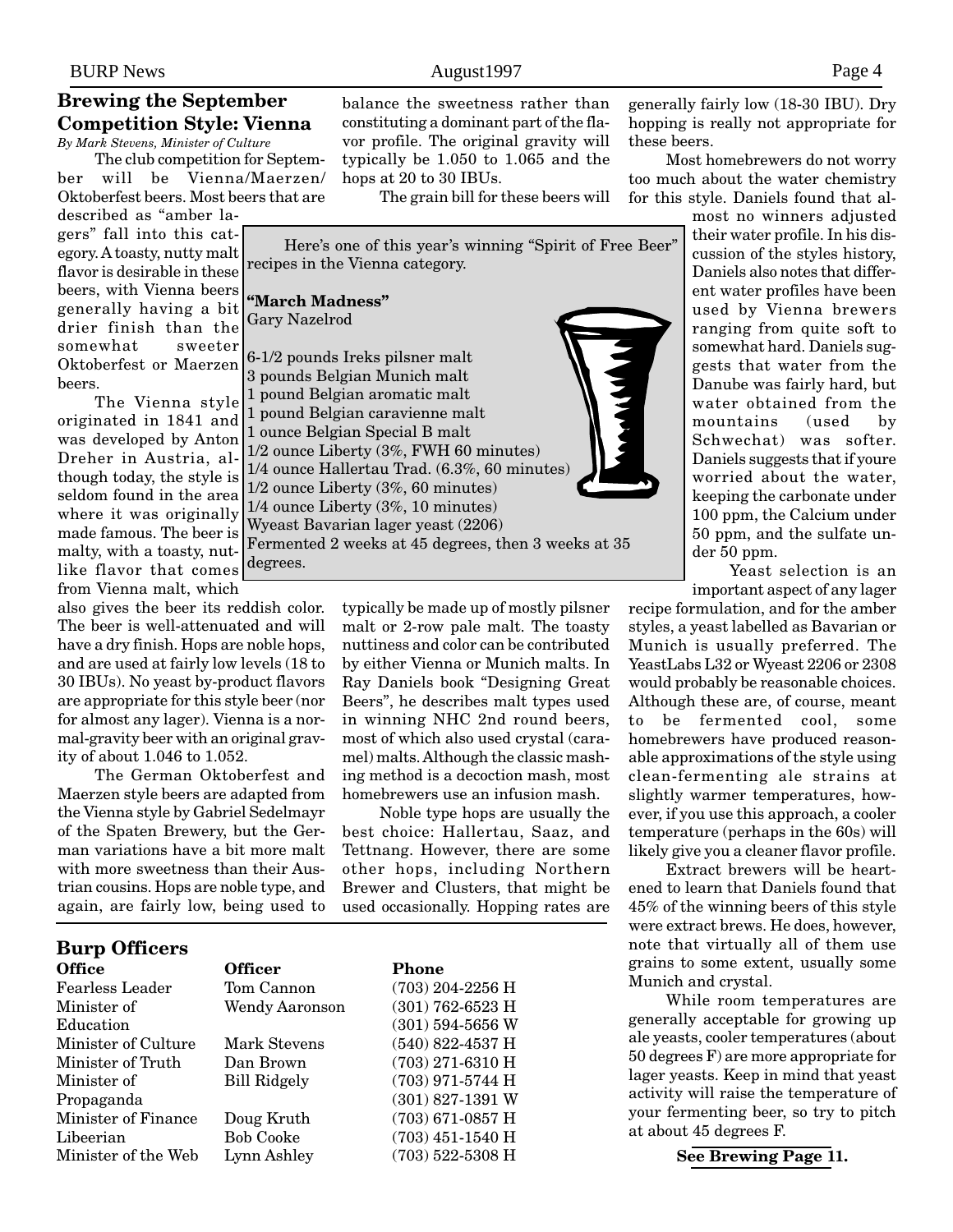# **BURP Real Ale Competition**

*By Tom Cannon, Fearless Leader*

In the last newsletter I mentioned that the Chicago Beer Society is organizing their second Real Ale Festival and this year will be holding a homebrew competition that will allow six categories of keg only homebrew. Each homebrew club will be allowed one entry, and BURP will be sending a beer to Chicago. Entries in six categories will be accepted in soda kegs only and will be judged from beer engines. An additional two categories are bottle only. BURP will be following the Chicago Beer Society competition rules closely to assure that our club entry has the best possible chance of winning. Judging will be held at Andy Anderson's house in Alexandria on Friday, October 3. We will be accepting entries at Andy's house or arrange for alternate pickup beginning one week before the BURP competition. Andy and I will be acting as BURP cellermen for this event and will adhere to any reasonable instruction by the submitting brewer for conditioning. If no instructions are given, we will do what we feel is necessary to properly serve the beer. This month I'll be reporting on the categories that will be judged in Chicago, and next month I will cover conditioning Real Ale. Cask Ale Categories:

| Cash rue Categuries.                        |                   |             |  |
|---------------------------------------------|-------------------|-------------|--|
| Category                                    | Gravity           | <b>IBUs</b> |  |
| 1 Dk and Lt. Milds <1040                    |                   | $10 - 24$   |  |
| 2 Bitter                                    | $<$ 1040          | $20 - 40$   |  |
| 3 Best Bitter                               | 1040-1045 20-40   |             |  |
| 4 Strong Bitter                             | 1045-1065 30-50   |             |  |
| 5 Porter                                    | 1040-1058 25-40   |             |  |
| 6 Dry Stout                                 | 1036-1055 25 - 40 |             |  |
| Bottle Ale Categories: Entries in these two |                   |             |  |

categories will be accepted as bottle-conditioned only. (Any size bottle is acceptable.) Category Gravity IBUs 7 Old Ale/Stng Mild1040-1065 20 - 60 8 Barley Wine 1065+ 50 - 100

#### **Category Descriptions**

1. Dark and Light Mild (OG 1.030-1.040, IBU 10-24) Soda keg entries only.

A low-gravity, low-bodied, lowconditioned ale. Color ranges from medium to dark brown or mahogany, although a few light brown examples exist. Maltiness, not roastiness, is evident. Hop character is not evident in aroma or flavor, but serves to balance the maltiness. A low, creamy, long-lasting head is usual. Examples exhibiting vinous, licorice, fruity, very malty, or even chocolate character can be found and sweetness may be evident.

2. Bitter (OG 1.034-1.039, IBU 20-40) Soda keg entries only. Originally a draft ale served very fresh under low pressure and at cool temperatures. Medium gold to medium copperbrown. Low gravity, low alcohol levels, and low carbonation make this an easy drinking beer. The body of this style tends to be thin. Medium to high bitterness tends to dominate over the malt character, which is usually low. May or may not have hop flavor, aroma, diacetyl, and fruitiness.

3. Best Bitter (OG 1.040-1.046, IBU 20-40) Soda keg entries only. Similar to an ordinary bitter, but somewhat stronger and more robust with a more evident malt flavor. The hop character may or may not be increased.

4. Strong Bitter (OG 1.046-1.065, IBU 30-50) Soda keg entries only. A full-bodied, robust copper colored beer

| <b>UPCOMING BURP COMPETITIONS</b> |                                    |  |  |
|-----------------------------------|------------------------------------|--|--|
| August:                           | India Pale Ale                     |  |  |
| September:                        | Vienna/Oktoberfest/Maerzen         |  |  |
| October:                          | Real Ale Competition And           |  |  |
| Two-fer Competition!              |                                    |  |  |
|                                   | 1. Weird Beer                      |  |  |
|                                   | 2. Wheat Beers *AHA: Weiss is Nice |  |  |
| November:                         | English Bitter *AHA: Bitter Mania  |  |  |
| December:                         | No competition                     |  |  |
| January:                          | Pale Ales<br>*AHA: Hail to Ale     |  |  |
| February:                         | Stout                              |  |  |
|                                   |                                    |  |  |

with a maltier, more complex flavor than either the standard or best bitter. The increased alcoholic strength should be evident.

5. Porter (OG 1.040-1.058, IBU 25-40) Soda keg entries only. A dark ale with a fairly full body, a coffee-like dryness from the use of roasted malts (as opposed to the roast barley character of stouts), a malty flavor, and a strong hop character that balances these other factors. Dark brown to black.

6. Dry Stout (OG 1.036-1.055, IBU 25-40) Soda keg entries only. A rich, dry extra-dark, almost black ale. The dryness comes from the use of roasted unmalted barley and a high hop bittering rate; flaked unmalted barley may also add a creaminess. A small percentage of soured beer is sometimes added to balance the dry roast flavors. Starting gravities are low in Ireland, higher elsewhere.

7. Old Ale/Strong Mild (OG 1.040-1.090, IBU 20-60) (Bottle Conditioned Only) In the British style, normally an ale of high alcoholic strength, generally not as strong or rich as a barley wine (though there are exceptions). Most feature malty and fruity flavors and aromas although the finish may range from very sweet to slightly dry. Long term aging in the bottle may give old ales oxidative flavors like a fine old port or Madeira

#### **See REAL ALE Page 11.**

# **July Club Competition Winners**

*By Mark Stevens, Minister of Culture*

July's club competition was for extract beers, with the winner representing BURP in the AHA "Extract Extravaganza" club-only competition. We had 18 entries for this competition. The winners are:

1st place: Bob Kulawiec, California Common 2nd place: Josh Bourdrez, Porter 3rd place: Dave Fothergill, Russian Imperial Stout

Congratulations to the winners, and thanks to everyone who entered, and to our judges: Tom Cannon, Don Kaliher, Barbara Stevens, and Bret Wortman.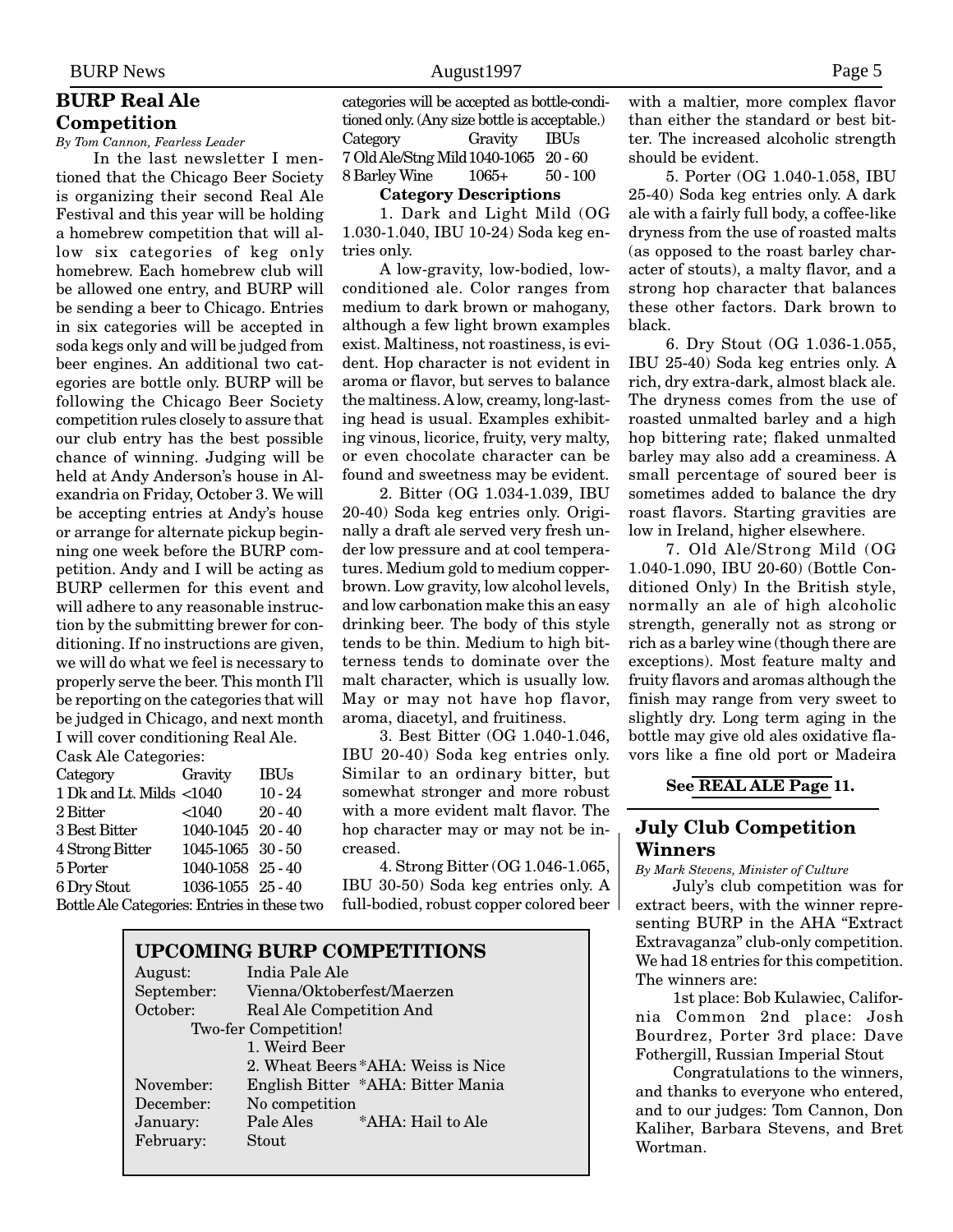#### **Guerrilla Brewing**

*By Eric McClary, Washoe Zephyr Zymurgists*

(This article was in a recent edition of the Houston Foam Ranger newsletter. The information is dated but I think many BURPers will still find it useful - R Cooke)

Brewing for Ribbons

What's the Ultimate Goal of homebrewing? Brewing beers like those you buy? Naah, too academic. Brewing creative masterpieces? Your legacy to the world gets drunk up in a few months. Brewing beers you like? How selfish can you get?

No, it soon becomes clear that the homebrewer's real reason for existence is to win competitions. Now there's something to get the old juices flowing! Not only will it demand all your brewing knowledge and skill, but it will also require keen psychoanalytical powers, strategic acumen, meticulous social observation, the skin of a rhinoceros, and a superhuman capacity for forgiveness.

In other words, you'll be dealing not just with beer, but with people. Well, not exactly people, but judges. Having both judged and entered a bunch of competitions, I think I have some insights into the fascinating (and sometimes frightening) mind of the beer judge. To a lesser extent, you must also consider the psychology of other brewers.

OK, to paraphrase Charlie P., let's cut the shuck and jive and get to the drill:

Choosing a Category

Careful thought should be put into deciding which competition category to enter. The chief objective here is, of course, to minimize the competition! Here are some basic strategies:

1. The Shotgun Method. Otherwise known as "saturating the field," its most visible practioner to date is Quentin Smith of the Sonoma Beerocrats, who entered 24 different subcategories in the 1990 AHA National. This method does work too, provided you have sufficient brewing stamina, storage capacity, and discretionary income (remember entry fees average \$6-8 per beer!).

2. Avoid "warhorse styles". Every homebrewer and his grandmother makes pale ale, porter, and stout, so it's an uphill battle in those categories.

3. Go for the "odd" styles. Categories like rauch and export not only attract fewer entries, but are also less familiar to the judges. This means your beer will not be held closely to a commercial standard.

4. Trend charting. Start by studying Zymurgy's reports of previous competitions. In 1990, the most heavily entered styles were stout and brown ales (pale ales were broken into three sub-classes). Bock came in a surprising third at 109 entries, up from 62 in 1989. Less competitive categories included cream ale at 29 entries and steam beer at 45.

Be aware, though, that you're not the only one looking for the Mickey Mouse class. Someone must have noticed that India Pale Ale drew only 16 entries in 1989, because in 1990 it jumped to 57 entries. Conversely, continental dark fell so far out of fashion that the category has been discontinued as of 1991.

Beermaking trends are also a function of things like recent brewing literature and availability of supplies. I predict at least a doubling of entries in the Munich and Vienna categories at AHA 1991 as a result of recent Zymurgy articles and the appearance of excellent Bavarian malted grains in the market. Having charted the trends, the idea is to stay off the bandwagons and settle into a relatively quiet, fashionable category such as Scotch ale or Alt.

5. Hedging your bets. Let's say you have an ale that you're not sure whether to enter in the pale ale or English bitter class. Why not enter it in both classes? To my knowledge, no competition forbids this. In fact, one of our own WZZers took two first ribbons at the Nevada State Fair with the same beer!

6. Be flexible. Just because you fermented your beer with a lager yeast doesn't mean it has to be a lager! Before you enter it as one, ponder the difference between lager judges and ale judges. Lager judges tend to be technocrats, while ale judges are hedonists. Lager judges are generally less tolerant of faults than ale judges,

who often regard brewing faults as pleasant idiosyncrasies. Lagers are also usually held to stricter clarity standards than ales.

So, if your Vienna lager has lusty character but is somewhat hazy and tastes a bit, well, funny, try entering it as a brown ale! Or let's say your bock beer didn't have as high a starting gravity as you wanted. Enter it as a Bavarian dark and it could blow away the competition.

Competitive Brewing

OK, you've decided on a beer style to brew. Now for the fun part, where you can really try to out-psych the judges. Be fearless! The mind of a beer judge is not nearly as complex as some people would have you believe, but he can detect fear at very low concentrations. Before you worry about judges, though, beware of other conniving brewers.

1. Don't copy award-winning recipes. At first copying recipes seems like an elegantly simple formula for success, and it would be except for one problem, competition pros lie like dogs! One prominent award glutton (whose name will only be withheld for a while, unless he sends me his real recipessee what competition does to you) admitted to me that his published recipes were less than completely, uh, accurate. Sure, steal whatever ideas you think may be useful, but watch out for booby traps.

2. Don't brew beers like those you buy. Not unless you live near a microbrewery: most commercial beers, while clinically correct, don't have anywhere near the freshness and flavor intensity of homebrews, and judges are bored with them.

3. You can't be too strong. I've seen beers downgraded for being too alcoholic about as often as I've seen a judge turn down free beer. If you don't believe me, peruse the AHA "Winner's Circle" book. Even in traditionally lowgravity styles like brown ale and Munich helles, starting gravities routinely exceed "official" style parameters by as much as ten degrees. Of course it's possible to overdo it, but a few extra ounces of malt in the mash

#### **See GUERRILLA Page 8.**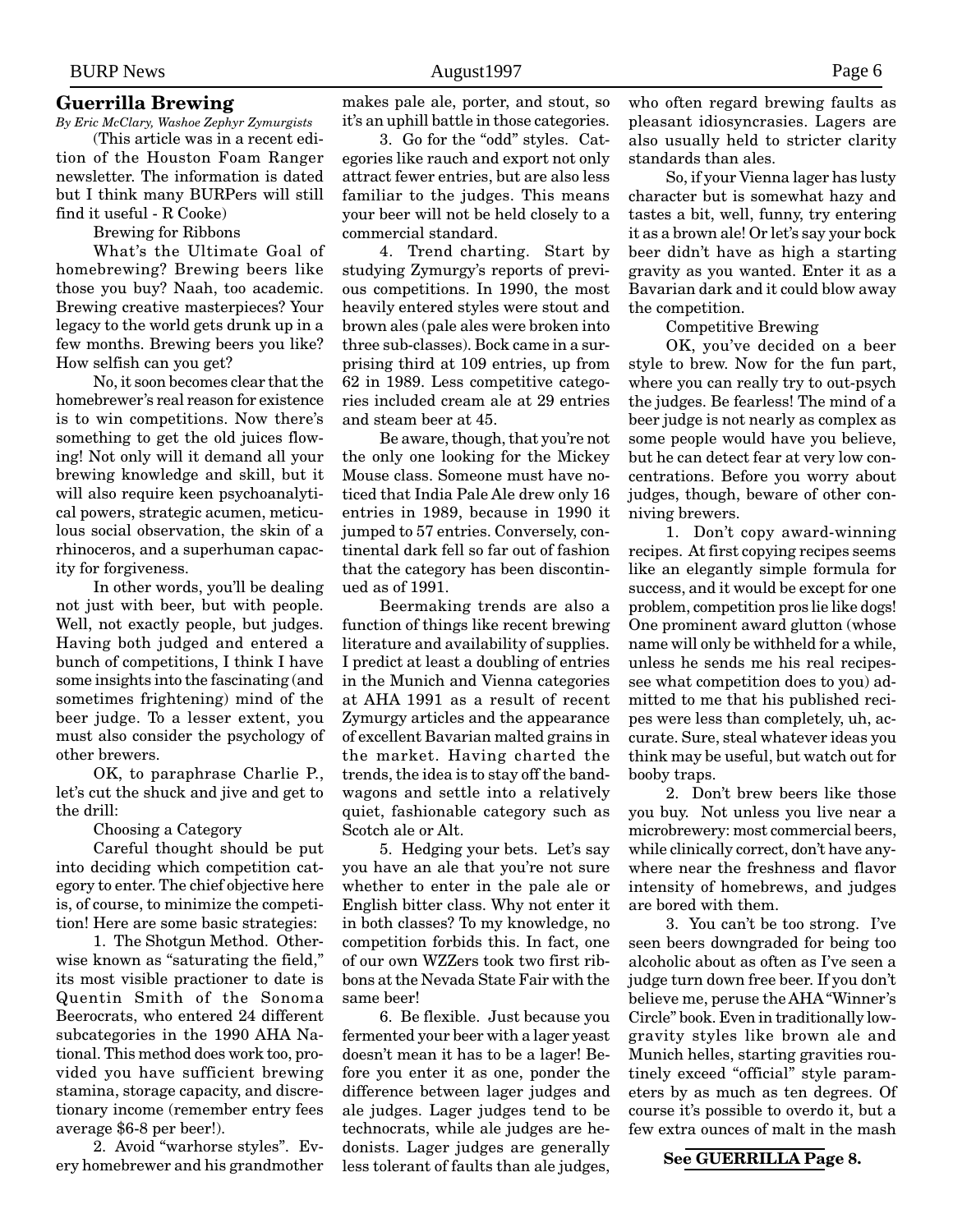# **The Whole BURP Catalog**

*by Jim Dorsch, Beer Writer extrordinaire* In May *The Washington Post* reported on the derailing of the Redneck Beer brand. Benson Fischer, a Washington-area businessman, created the brand in 1995. Brewed by Stroh in North Carolina, Redneck Beer sported denim and a red bandanna on its packaging. It sold briskly at first, garnering 275 distributors in 34 states. But Fischer needed funds to support the heavy advertising and promotion the brand—and its wholesalers—demanded. The market for beer stocks tanked while Fischer was involved in a dispute with a financial adviser over conditions of a proposed IPO, and the underwriter pulled out, leaving Fischer with a recipe, a package and a dream of the \$8 million to \$12 million he might have held in Redneck stock.

Vanberg & DeWulf is introducing Clovis in 33-cl bottles and 30-l kegs. The product is only the second from Belgium's Brassiere Duboisson; the brewery's other product is Scaldis. Clovis was brewed to celebrate the brewery's 225th anniversary. The beer is described as a rich, golden-colored ale with a pillowy head, creamy texture and spicy herbal hop aroma, underscored by subtle flavors of citrus and apple.

Phoenix Imports, Ltd. has become the exclusive American importer of three beers from De Gouden Boom of Bruges, Belgium. The bottle-conditioned Bruges Tripel is said to mature for up to five years. The brewery also produces Steenbrugge Dubbel and Tripel under license from Steenbrugge Abbey. These are also bottle-conditioned. All three beers will initially be sold in four-packs of 33-cl bottles. A Bruges Tripel gift pack, with two bottles and a glass, will be sold for the holidays.

Phoenix has introduced 30-liter kegs of Corsendonk Monk's Brown Ale and Monk's Pale Ale. Maryland, DC and Richmond, VA will be among the first to get these products.

The 16th Great American Beer Festival will host 400 breweries pouring more than 1,700 beers. The organizers expect over 30,000 people to

attend. The festival is Oct. 2-4 in Denver, Colo. The Professional Panel Blind Tasting is expanding from 37 to 50 categories, and 110 breweries who can't be at the festival due to space constraints will be allowed to enter their products in the PPBT. Tickets go on sale Aug. 4. You can order from the 24-hr GABF hotline, (303) 447-0126, or visit http://beertown.org.

The Assn. of Brewers will invite more than 3,500 breweries from over 100 countries to enter the 1998 World Beer Cup competition. Run much like the Professional Panel Blind Tasting at the GABF, the WBC is held every other year. Beers will be judged in some 65 categories. The first WBC judging took place in Vail, Colo. in 1996. The 1998 judging will occur Apr. 2-4 in Atlanta, Ga., prior to the 1998 National Craft-Brewers Conference and Trade Show. Look for information on the World Beer Cup at http:// beertown.org, or send e-mail to info@aob.org.

The Catamount Brewing Co. is celebrating its tenth anniversary with the opening of a \$5 million brewery in Windsor, Vt. The brewery is at Windsor Industrial Park, a project that showcases Vermont craft products and emphasizes "see-it-made" public accessibility.

The Penn Brewery's 9th Oktoberfest will be Sept. 19-21 and 26- 28. Hours are 5 p.m.-Midnight on Fridays and Saturdays, and Sundays from 4 p.m.-10 p.m. The Penn Brewery is at 800 Vinial St. in Pittsburgh. Phone (412) 237-9402.

Maps On Tap is a new AHA program that enables members to obtain custom maps showing brewpubs, micros and homebrew shops for any town in the U.S. by accessing the Beertown Web Site. Non-surfing members can obtain color maps by calling the AHA.

Traveling to Oregon soon? Be sure to pick up a copy of the "Microbreweries or Oregon" brochure published by the Oregon Brewers Guild. It's available at hotels, visitor bureaus and participating Oregon breweries, or directly from the OBG. For a free three-fold version, send a SASE to the Guild at 510 NW Third Ave., Portland, OR 97209, or send

\$2.00 for a 40-page booklet. You can get more information at (800) 440- ALES, beer@teleport.com or http:// www.oregonbeer.org/~beer.

The Pennsylvania Brewing Co. in Pittsburgh has renamed its Helles Gold as Penn Gold. The beer, which has won two Gold Medals at the Great American Beer Festival, will be sold wherever Penn Pilsner and Penn Dark are sold.

Capitol City Brewing Company opened its Harborplace restaurant in Baltimore on July 2. The 6,000-sq.-ft. space seats 392 people inside and 162 at 48 outdoor tables. The brewery features a 15-bbl JV Northwest system.

Watch for Oregon Original Hop Harvest Ale in mid-August. The beer is brewed with several Northwest hops, including Mount Hood and a new variety called Ahtanum.

The Budweiser Mobile Beer School celebrated its first anniversary in July. The school logged 51,800 miles over the year, and hosted 46,452 students, including this one. The School has visited 40 cities in 29 states, and 38 Anheuser-Busch brewmasters have taught classes. The School's front steps were the site of a wedding in Springfield, Ill.

Single-hop ales are becoming popular in England, and the Shipyard Brewing Co. in Portland, Me. has taken these as inspiration for its new Fuggles IPA. Shipyard beers aren't sold in Northern Virginia; perhaps you can find them in DC or Maryland. Visit the Shipyard's web site at www.shipyard.com.

The Boston Beer Co. will brew the new LongShot beers only once, at the Samuel Adams Brewery in Cincinnati. The beers, which are winners of the 1997 World Homebrew Contest, are Molasses Coffee Stout, Bock and Special English Ale.

This summer and fall the Boston Beer Co. will help raise funds to fight AIDS in select markets, including Washington, DC. Watch for "Heart of Gold" displays at area bars and restaurants.

*Send your news to Jim Dorsch at P.O. Box 20268, Alexandria, VA 22320- 1268 or jdorsch@burp.org.*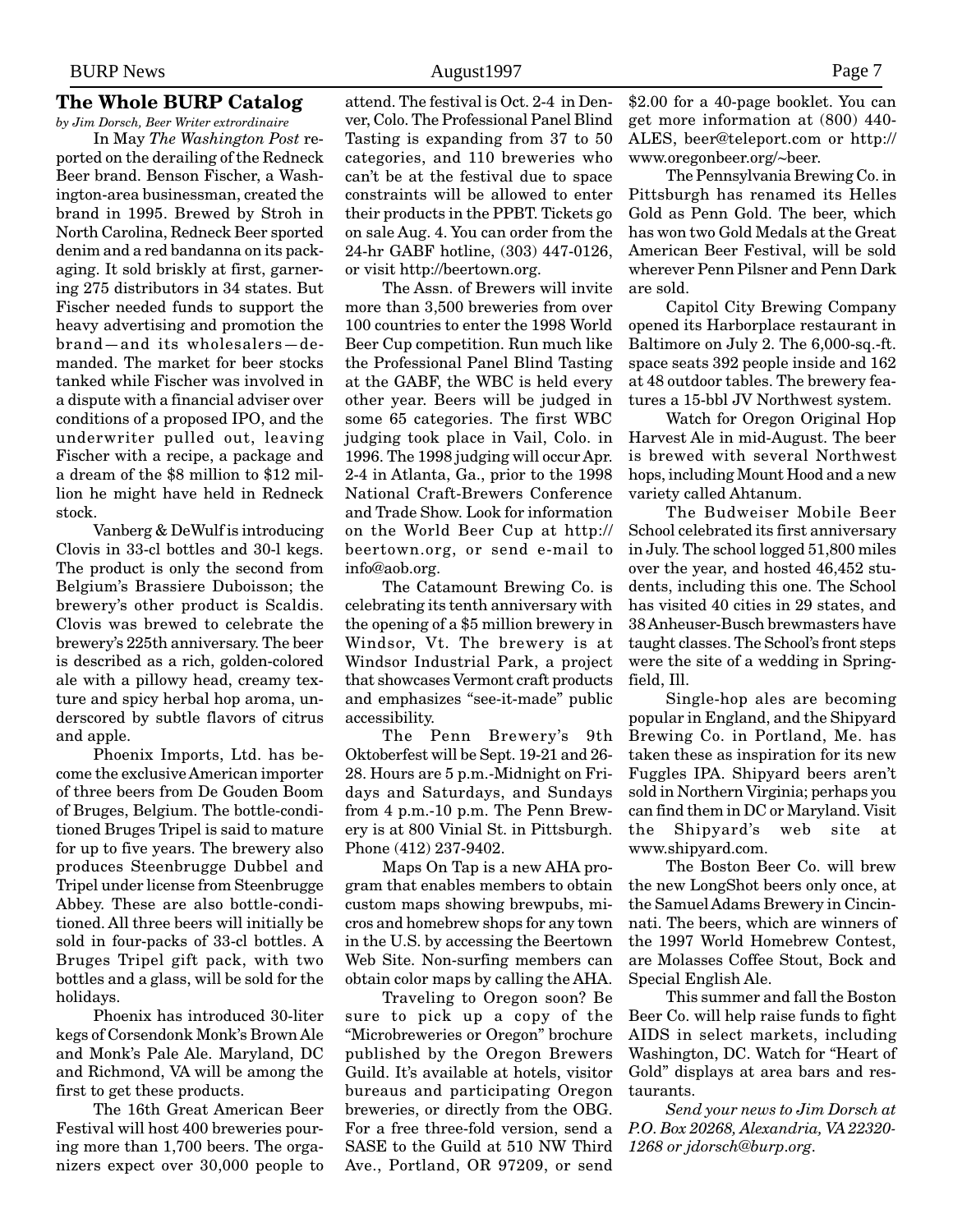#### **GUERRILLA From Page 6.**

is more likely to get your beer noticed than to hurt it. Which brings up our next point.

4. Make a bold statement. Probably the most important and lasting truism of any kind of competition-if not of life itself-is that the most dramatic entry takes home the gold. Beersoaked judges' palates are waiting for something to wow them. Your beer may get a few points for being subtle, clean, just like Coors, but it will probably lose out to the one with the blast of malt and hops.

5. Punch up the aromatics. A beer without aroma is like sex without foreplay. More important, one fifth of total points in AHA competition is allocated to aroma, so there'd better be something there! And judges don't have much time to allow an "aroma" to "emerge," so you want it to jump out and put their noses in a hammerlock. Dry hopping is a good way to do this, and fresh toasted malt will bring the aromatic balance to a higher plane.

6. Tweak your flavor profile. Look for something to give your beer that "edge" that will make it stand out from the others. Some toasted malt, an unusual herb or spice (even in nonherb beeers), root beer extract, a crow's foot…Here's your chance to give rein to your creative impulses. Note, however, the word "tweak": the object is to add character to your brew, not to overpower it. A further caveat recalls our comments on lager judges, those humorless food scientist types with zero tolerance for brewing quirks. You can still tweak their palates, but you'll have to be more subtle about it.

7. The Hophead Syndrome. Many judges expect malt to be balanced by hops in flavor and aroma, even in styles that traditionally deemphasize hop character (such as wheat beer and stout). This psychological aberration is encouraged by score sheets which suggest equal weighting of malt and hops in evaluating aroma and flavor. While the score sheets do caution judges to evaluate these components "as appropriate for style" many people find it difficult to award a beer 4 points for hop flavor

#### **BURP Net Report**

*By Lynn Ashley, Minister of the Web <ashley@burp.org> http://burp.org*

There has been a lot of activity on BURP Net since the last report in the June issue of BURP News.

Arlene and Jay Adams were among the large contingent who represented BURP at the National Homebrew Conference and Festival. Arlene took many photographs and Jay wrote a report. The report and some of Arlene's photos have been published on BURP Net. See the link "BURP Goes to the AHA National Homebrew Conference & Festival".

We have begun publishing the last meeting reports. Bill Newman's "July Meeting Report" features photographs taken at the meeting by Arlene Adams.

The counter which was installed on BURP Net in late May has shown that between 1 June and 31 July 1997 there were over 1200 visitors to the BURP web site. A review of the hits log has been most interesting, revealing a number of foreign visitors. As you might expect, Canada lead the list. With Australia second and Sweden third. There have also been hits from France, Portugal, Spain and Africa. Surprising is that there were only two

if it is stylistically on target. If you're a stickler for authentic-

when they can't taste any hops, even

ity, you'll just have to hope the judges can see through this dilemma into the heart of your beer. But if you can swallow your pride, an extra whiff of hops in that stout may help garner the hophead vote.

8. Exaggerate the style. If you can analyze and isolate the "pleasure factors" of a beer style, you should concentrate on highlighting those factors. This is in line with our "bold statement" strategy. An IPA, for example, ought to have a powerful hop aroma. The herbs in an herb beer should be obvious and identifiable, not just "accents." Most judges prefer a rauch beer with intense rather than subtle smokiness. While focusing on these key style factors, though, remember not to lose your balance.

hits from UK during the two month period. In addition to foreign hits, there has been a lot national traffic from outside of BURP's home region.

BURP member, Bud Hensgen, is the Executive Director for the Mid-Atlantic Association of Craft Brewers (MACB). A MACB web site is now being hosted by BURP Net. The MACB sponsors several beer festivals each year, including the upcoming Mid-Atlantic Beer and Food Festival in September. Visit the MACB web site at http://burp.org/macb/.

 The "Misc Brew Links" page has been expanded and a "Drinking Quotes" page has been added.

 Check out "the Delaware hb gap" for details on the problems that Delaware homebrewers are having with their state government.

As usual, the "BURP Calendar" and the "BURP Winners" pages are given priority to insure that they are accurate and current.

If you know of beer-related events which BURP members would like to know about, please send them to me for inclusion in the BURP Calendar. Also if you know of BURP members who have won in competitions (even if it is you), please let me know the details.

9. Voluptuousness is "in". Another offshoot of the "bigger is better" fashion is the tendency to prefer full bodied beers. In most categories, an undernourished beer is more likely to be docked points than an overnourished one. A healthy dose of dextrin malt may help your beer's figure score a perfect "5".

10. Good head is overrated. Sure judges do appreciate a sturdy head of foam. But so much of this depends on serving conditions which are beyond our control, e.g., temperature, pouring technique, cleanliness, and shape of glass, that it really isn't worth worrying about. The AHA has rightly reduced the significance of appearance on its latest competition score sheets.

So there you have them-10 ideas guaranteed to help your beer beat the competition.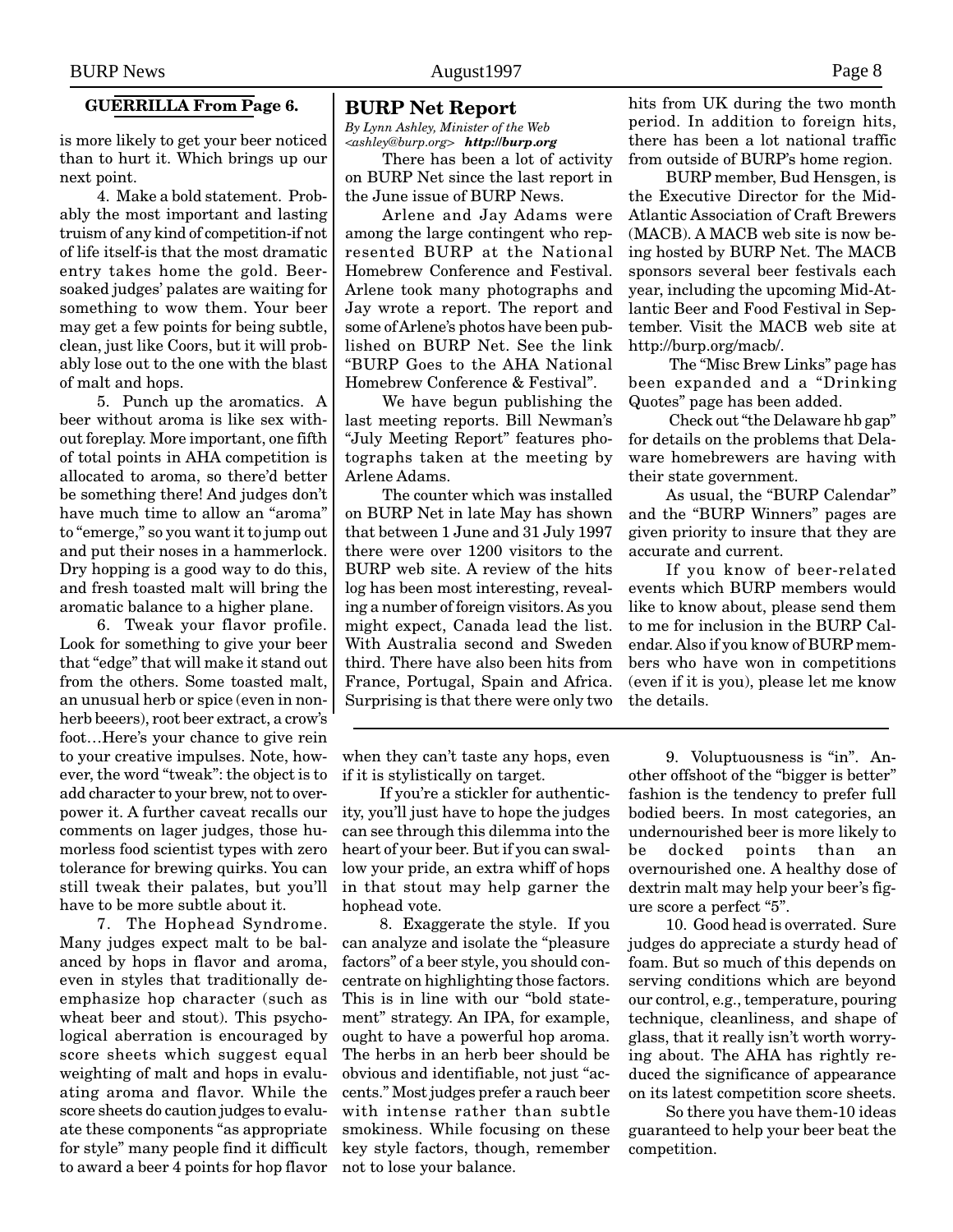# **Beer in Hungary? Sör!**

*By Steve Marler*

Hungary is traditionally not a beer-drinking country. It was the Austro-Germanic influence of the Habsburgs that brought beer (sör pronounced sur) to Hungary in the last century. Traditionally popular are the native Dreher and Austrian Gösser, though imported German labels along with Guinness and even English bitter are available. But what every you drink, remember the golden rule: do not clink your beer glasses when you say cheers. After crushing Hungary's ill-starred bid for independence for Austria in 1848, the victorious Habsburgs are said to have drunk a toast over the bleeding corpses of the executed Magyar officers. As a result beer mug clinking is strictly taboo. Although it is fine to do it with other drinks, especially the native pálika (fruit brandies) and the famous Tokaji wine.

While on business in Hungary, I tried to visit some of the local establishments in Budapest. I found that most of the pubs had a foreign influence and mainly served imported beer. Across the street from my hotel, which was near the famous Chain Bridge, there was a John Bull Pub on one side and an floating Irish pub on the other. I did venture into both establishments. The one advantage of the Irish pub was that they served some Irish beer that you can not yet buy in the States, such as Smithicks brand beers. One jewel of an international pub was the Belgian Brasserie. This pub on the Buda side only served Belgian beers and has quite a list of beers form lambics to Trappist ales. If in Budapest I highly recommend a visit to this pub. It is located on Bem rakpart #12, next to the Victoria hotel.

Budapest does currently have two brew pub; the Kaltenberg Bjor Király Söröz\_ (Bavarian King Beer Hall); and Chicago Sörgyár - Étterem (brewery and eatery).

Kaltenberg Bjor Király Söröz\_ has the size, look and feel of a Munich beer hall. There are a couple of large rooms with smaller rooms of to the sides. Instead of having a German Polka band playing, they had an accordion and violin duo traveling from room to room.

Only two types of beer were served, a golden lager and a dark lager. I saw sign advertising a wheat beer, but I was told they did not brew any there. The golden lager was just that, golden in color with a slight hop aroma. The beer was clean with a medium body and a slight bitter finish. It was a very drinkable beer, better than many of its Hungarian rivals, but nothing to write home about. The dark lager had a medium body with a slight hop aroma, a malty taste with a little roast flavor coming through and no detectable bitterness with a dry finish. I preferred the dark lager over the golden lager.

After quaffing a few half liters, the group I was with was given a tour of the brewing facility. I must admit that my notes are a little sloppy at this point. Apparently, Prince Luitpold of Bavaria (whose castle, with a brewery at its heart, is on the hill called Kaltenberg)has a family summer home in a town called Sárvár in the western part of Hungary. The Prince gave authority to open a brew-pub in Budapest, and he traveled to Budapest twelve years ago to officially open Kaltenberg Bjor Király Söröz\_. They brew 3-4,000 liters per week and have brewwed as much as 5,000 in a week. They go through 2-300 liters of the dark lager per day. There lagering tanks are doubled walled and they pump 2-5 degree Celsius water through them. They only use German raw materials for brewing. That is about all I could decipher from my notes.

The highlight of the tour was being given some golden lager straight from the lagering tank that had not been filtered. Now that was some good beer. It had more body, more flavor and, since it was cold conditioned, it was still very clear. I would have preferred to drink the unfiltered beer the rest of the night.

The other brew-pub is Chicago Sörgyár - Étterem. This is fashioned after an yuppie American Steak House. It is a very trendy place. There was only one house beer available, a golden lager. In my opinion, this lager had more taste than the filtered golden lager at Kaltenberg Bjor Király Söröz\_, however, it was not as good as the unfiltered golden lager. When I visited Chicago it was in the afternoon for lunch, and the place was not very exciting. I do not know what it is like in the evening. Beyond possibly being a happening place at night, I would say there is no reason to visit if in Budapest.

So if you happen to find yourself in Budapest, try to find a pub that serves Hungarian beer. Do your best to make it to the Belgian brasserie, unless you will also be traveling to Belgian itself, and if you like to party with Germans, stop by Kaltenberg Bjor Király Söröz\_ for some dark lager.

# **BURP Finances** *By Doug Kruth, Treasurer*

| <b>BURP Account Balances</b><br>Cash    | $\$0.00$            |
|-----------------------------------------|---------------------|
| Overall Total                           | +\$260.74           |
| <b>Total Outflows</b>                   | \$808.47            |
| Mashout '97 -:                          | \$61.39             |
| Meeting (Crab Feast) -                  | \$326.74            |
| Newsletter -:                           | \$248.00            |
| Membership - G&A                        | \$12.41             |
| Club Sponsored Comp -:                  | \$159.93            |
| <b>Total Inflows</b><br><b>Outflows</b> | \$1,069.21          |
|                                         |                     |
| Interest Earned                         | \$11.21             |
| Donations +:                            | \$208.00            |
| Receivables:                            | \$25.00             |
| Membership +:<br>Promotions +:          | \$425.00<br>\$10.00 |
| Mashout '97 $+$ :                       | \$390.00            |
| <i>Inflows</i>                          |                     |
| Category                                | 8/8/97              |
| 7/1/97                                  |                     |

| DUIT Account Dalances |            |
|-----------------------|------------|
| Cash                  | \$0.00     |
| Payable               | \$0.00     |
| Receivable            | \$0.00     |
| Savings               | \$3,098.74 |
| Checking              | \$2,926.01 |
| Networth              | \$6,024.75 |
|                       |            |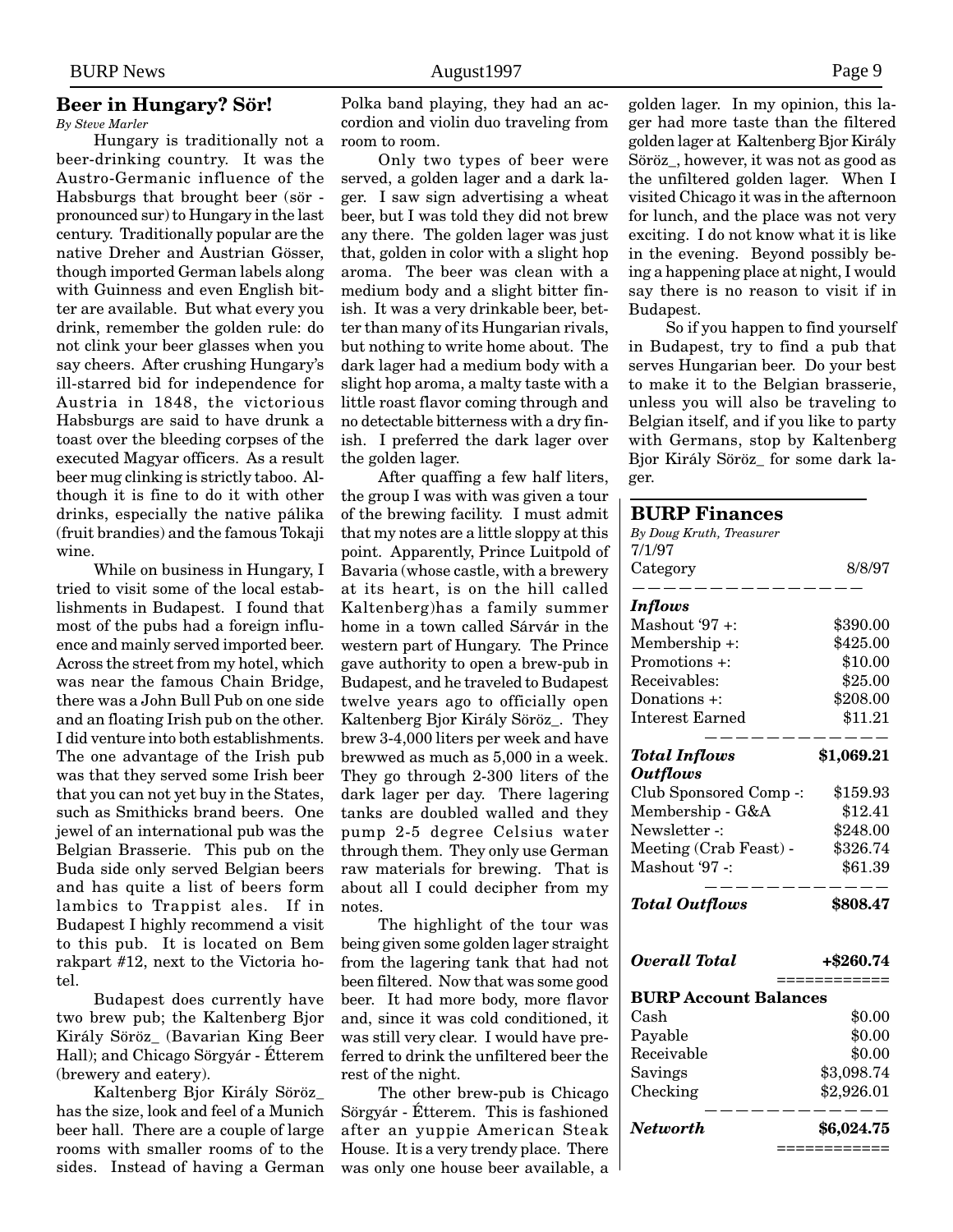### BURP News Page 10

# **BURP and MASHOUT T-Shirts for Sale**

#### *By Doug Kruth, Minister of Textiles*

The club is happy to announce a re-run of the previous BURP club shirt designed by John Esparolini several years ago. This run will produce a shirt has been improved by adding a color club logo to the front of it and, as we have in the past, the Esparolini design on the back. John has also designed a new shirt for this years mashout event with the same color club logo on the front. These shirts (both the Club and the Mashout shirt) will go on sale at the Mashout '97 event. They will be generally available at meetings or by contacting Doug Kruth (BURP Minister of Finance). Shirt prices will be \$14.00 for Medium, Large, X-Large as well as Large and X-Large tanks. XX-Large T-Shirts will be \$15. Printed on high quality Beefy Ts, these shirts are in limited quantities and will be sold on a first come first served basis, so get yours now! A special thanks should go to John Esparolini for designing these shirts for the club.

T-shirt Graphics:



# **Yeast Availability**

#### *By Bob Cooke, BURP Libeerian*

The following information on the availability of yeast from local breweries for use by homebrewers is reproduced from the HOMEBREW REVIEW of the Herndon Wort Hogs. The usual etiquette involves making an appointment with the brewer and bringing a sanitized, wide-mouthed jar (mason jars are ideal).

| <b>Brew Pub/Microbrewery</b>                                        | <b>Head Brewer</b>            | <b>Yeast and Notes</b>                                                                                                                                                                 |
|---------------------------------------------------------------------|-------------------------------|----------------------------------------------------------------------------------------------------------------------------------------------------------------------------------------|
| Blue-n-Gold 703-908-4995                                            | Dan Litwin                    | Lager (similar to Pilsner Urquel), English ale<br>(similar to Young's), and Belgian ale during<br>summer. Open fermentation can complicate<br>giving yeast to homebrewers. Call first. |
| Capitol City - H Street 202-628-2222                                | Chris Frazier                 | Kolsch, English (Strafacona)                                                                                                                                                           |
| Capitol City - Shirlington 703-578-3888                             | Bill Madden                   | Call                                                                                                                                                                                   |
| Capitol City - Union Station 202-842-2337                           | (new brewer)                  | English ale of unknown (possibly<br>Scottish) origin, Kolsch, Hefe Weizen                                                                                                              |
| District Chop House 202-347-3434                                    | Rod Taylor                    | American ale (Wyeast 1272;<br>heartier than 1056), Czech-style pilsner                                                                                                                 |
| John Harvard's 202-783-2739                                         | Mark Kauffman                 | Chico (1056) and an ale-temperature lager yeast<br>(good for California commons). Make appoint<br>ment, drop off jar, pick up later.                                                   |
| Old Dominion 703-724-9100                                           | Rob Mullin                    | Chico (1056), lager, and hefe weizen. Make<br>appointment, after hours possible.                                                                                                       |
| Potomac River Brewing Co                                            | Chris Schwartz                | English                                                                                                                                                                                |
| Sweetwater Tavern 703-449-1100<br>Virginia Beverage Co 703-684-5397 | Nick Funnel<br>Pat Flaugherty | Lager (Dominion), Thames Valley ale<br>call                                                                                                                                            |
|                                                                     |                               |                                                                                                                                                                                        |